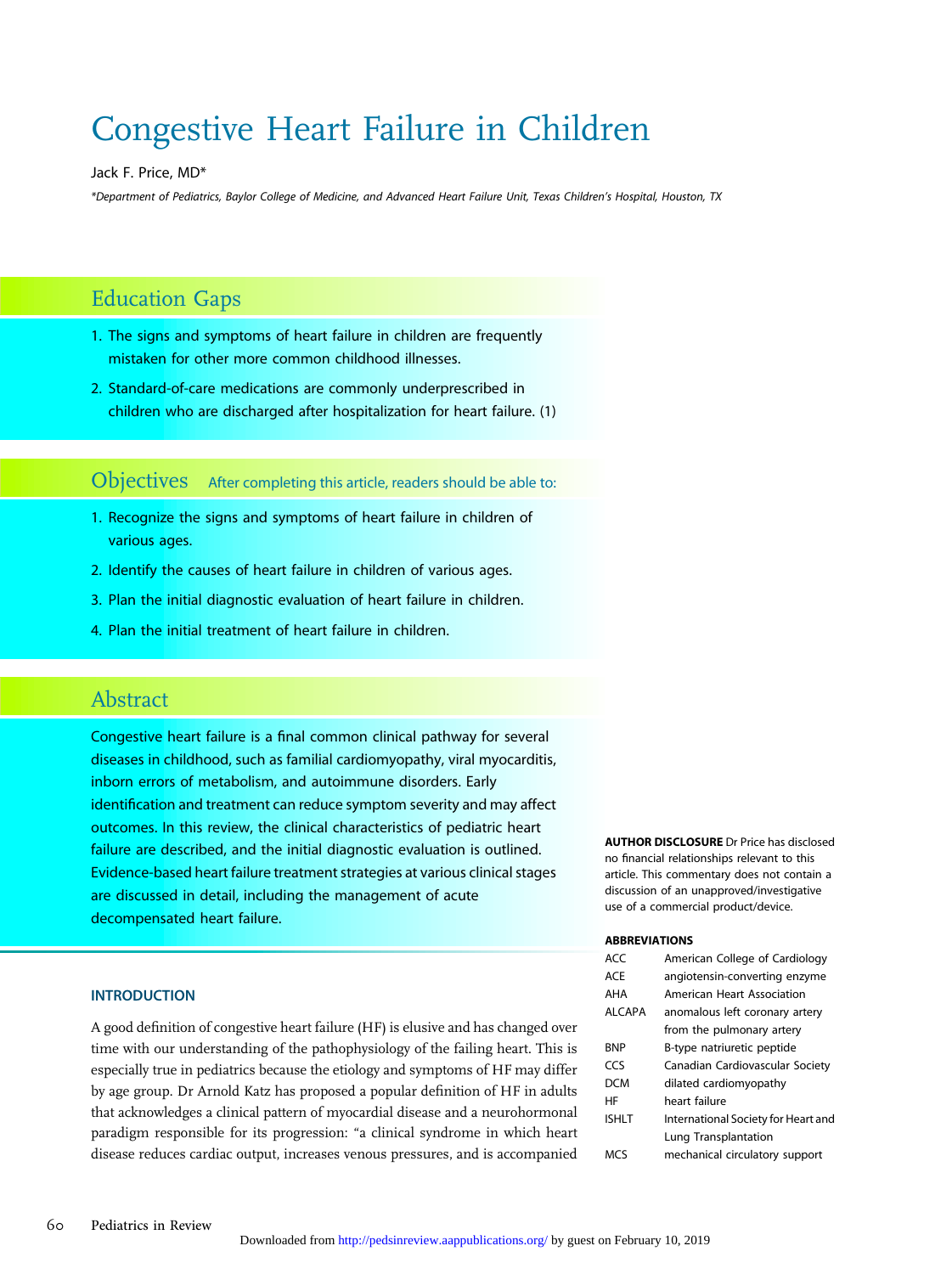by molecular abnormalities that cause progressive deterioration of the failing heart and premature myocardial cell death." (2) Most pediatric HF specialists would agree that pulmonary overcirculation that results from a large left-toright intracardiac shunt (eg, ventricular septal defect) is not HF. For the purposes of this review, the term heart failure is limited to children whose signs and symptoms are attributable to ventricular dysfunction.

## CLASSIFICATION OF HF

The American College of Cardiology (ACC) and the American Heart Association (AHA) staging classification of HF is a useful tool for categorizing patients across populations. (3) The staging system emphasizes the onset and progression of the disease, unlike the New York Heart Association functional classification system, which emphasizes exercise capacity. (4) The International Society for Heart and Lung Transplantation (ISHLT) published guidelines and recommendations for the evaluation and treatment of HF in children in 2004 and proposed a staging classification (Table 1). (5)

#### ETIOLOGY OF NEW-ONSET HF

The etiology of new-onset HF varies by age (Table 2). In newborns and infants, structural heart disease commonly leads to ventricular dysfunction and HF. Congenital abnormalities such as anomalous left coronary artery from the pulmonary artery (ALCAPA), critical aortic stenosis, coarctation of the aorta, and single-ventricle congenital heart disease are frequently associated with ventricular chamber

enlargement, abnormal ventricular systolic and/or diastolic function, and signs of HF. Although rare, inborn errors of metabolism may also cause HF in infancy. Diseases such as fatty acid oxidation disorder and other mitochondrial disorders may lead to hypertrophic or dilated forms of cardiomyopathy with impaired ventricular function.

Dilated cardiomyopathy (DCM) is the most common myopathic process leading to HF in children. The annual incidence of DCM in US children is 0.57 cases per 100,000. (6) In children, DCM may be caused by genetic mutations, autoimmune diseases, infectious diseases, drug exposures, and endocrine disorders (Table 3). Familial forms of DCM occur in approximately 20% to 50% of affected children. The most common inheritance pattern of DCM is autosomal dominant, although X-linked and autosomal recessive patterns also occur. Spontaneous, or de novo, mutations have been described as well.

The most common cause of acquired DCM in children is myocarditis. Acute myocarditis is usually attributed to a virus or other infectious agent. Viruses such as enterovirus, parvovirus, and adenovirus are frequently implicated. Infection with human immunodeficiency virus may also lead to HF. The prevalence of cardiac involvement is high among human immunodeficiency virus–positive children and includes ventricular chamber enlargement (DCM), increased ventricular mass, arrhythmias, and pericardial effusion. Noninfectious agents, such as drugs or toxins, can also cause myocarditis and a dilated form of cardiomyopathy.

Beyond infancy, other causes of HF are encountered. Kawasaki disease may cause large coronary artery aneurysms that can lead to vascular thrombosis and myocardial ischemia with ventricular dysfunction early in the disease

| <b>STAGE</b> | <b>DEFINITION</b>                                                                                                                                        | <b>EXAMPLES</b>                                                                                                                                                              |
|--------------|----------------------------------------------------------------------------------------------------------------------------------------------------------|------------------------------------------------------------------------------------------------------------------------------------------------------------------------------|
| А            | Patients with increased risk of developing HF but who<br>have normal cardiac function and no evidence of<br>cardiac chamber volume overload.             | Previous exposure to cardiotoxic agents, family history of<br>heritable cardiomyopathy, univentricular heart, congenitally<br>corrected transposition of the great arteries. |
| R            | Patients with abnormal cardiac morphology or cardiac<br>function, with no symptoms of HF, past or present.                                               | Aortic insufficiency with LV enlargement, history of<br>anthracycline with decreased LV systolic function.                                                                   |
|              | Patients with underlying structural or functional heart<br>disease, and past or current symptoms of HF.                                                  | Dilated cardiomyopathy with chronic HF due to decreased LV<br>systolic function.                                                                                             |
|              | Patients with end-stage HF requiring continuous<br>infusion of inotropic agents, mechanical circulatory<br>support, cardiac transplant, or hospice care. | Acute decompensated HF due to viral myocarditis.                                                                                                                             |

## TABLE 1. Proposed HF Classification for Infants and Children

HF=heart failure, LV=left ventricular.<br>From Rosenthal D, Chrisant MR, Edens E, et al. International Society for Heart and Lung Transplantation: practice guidelines for management of heart failure in children. J Heart Lung Transplant. 2004;23(12):1313.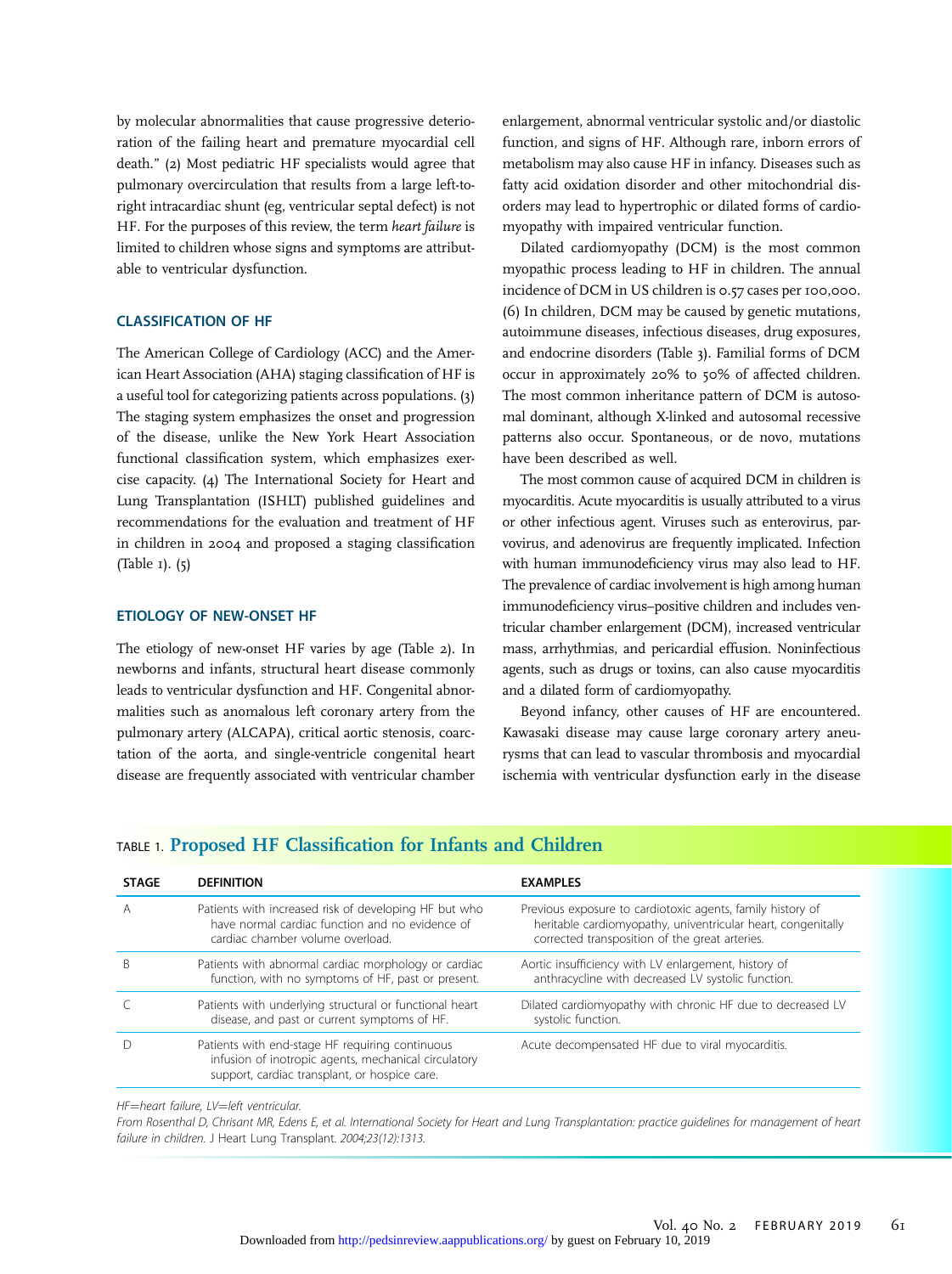## TABLE 2. Etiology of New-Onset Heart Failure by Age

| Newborns and infants | Acute viral myocarditis<br>Idiopathic dilated cardiomyopathy<br>Familial cardiomyopathy<br>Anomalous left coronary artery origin<br>from the pulmonary artery<br>Tachycardia-induced cardiomyopathy<br>Inborn error of metabolism<br>Hypertrophic cardiomyopathy<br>Coarctation of the aorta<br>Critical aortic stenosis<br>Single-ventricle congenital heart disease |
|----------------------|-----------------------------------------------------------------------------------------------------------------------------------------------------------------------------------------------------------------------------------------------------------------------------------------------------------------------------------------------------------------------|
| Age 2-5 y            | Acute viral myocarditis<br>Idiopathic dilated cardiomyopathy<br>Familial cardiomyopathy<br>Single-ventricle congenital heart disease<br>Tachycardia-induced cardiomyopathy<br>Kawasaki disease                                                                                                                                                                        |
| Age $>5y$            | Acute viral myocarditis<br>Idiopathic dilated cardiomyopathy<br>Familial cardiomyopathy<br>Tachycardia-induced cardiomyopathy<br>Single-ventricle congenital heart disease<br>Rheumatic heart disease<br>Anemia<br>Hypothyroidism<br>Systemic lupus erythematosus                                                                                                     |

process. Over several years, the coronary arteries may develop stenoses and occlusion. Autoimmune disorders, such as systemic lupus erythematosus and rheumatic heart disease, may occur in older children and adolescents. These disorders cause myocardial inflammation with vascular stenosis, valvulitis, myocardial fibrosis, and ventricular dysfunction.

Neuromuscular disorders such as Duchenne and Becker muscular dystrophies are also associated with DCM and HF in children. Boys with Duchenne muscular dystrophy commonly develop DCM, usually in puberty or early adolescence. Although they are living longer due to advances in respiratory therapies, death from HF and sudden death is increasing in frequency.

Abnormal and sustained heart rhythms, usually tachyarrhythmias, may also lead to DCM and HF. Atrial ectopic tachycardia is the most common cause of tachycardiainduced cardiomyopathy. Fortunately, cardiac function usually normalizes within a few months of rhythm control with either medication or an ablation procedure.

## CLINICAL FEATURES OF HF

Children with HF caused by DCM may present with clinical features that mimic many other diseases of childhood, such as bronchitis and gastrointestinal disease. Most children with HF complain of fatigue or lack of energy, labored breathing (either at rest or with exertion), abdominal pain, and nausea or vomiting (Table 4). Other symptoms may include chest pain and wheezing.

In children, the clinical signs of HF may not be obvious on physical examination. (7) Resting tachycardia and tachypnea are commonly present in all ages. Blood pressure, however, is usually normal except in patients with cardiogenic shock or impending shock. Signs of fluid overload, such as hepatomegaly and a gallop rhythm, are common in children; however, other findings of congestion, such as edema of the lower extremities, abdominal ascites, rales, and jugular venous distention, are identified less frequently. Signs of poor perfusion may be present, including delayed capillary refill and cool distal extremities. A blowing holosystolic murmur at the apex may be appreciated in patients with a dilated left ventricular chamber and an incompetent mitral valve.

#### CLINICAL EVALUATION OF HF

Diagnostic tools such as chest radiography and electrocardiography can help determine whether a child's signs or symptoms are attributable to HF. On chest radiography, the cardiac silhouette is usually enlarged (Figs 1 and 2). Severe mitral regurgitation can lead to left atrial enlargement, which may be appreciated on a lateral projection. Children with HF frequently have normal lung markings on chest radiographs. Increased pulmonary vascular markings, alveolar edema, and pleural effusions may be seen on radiographs, but the absence of these findings does not rule out HF.

The electrocardiogram commonly demonstrates nonspecific abnormalities such as ventricular hypertrophy by voltage criteria and ST-segment or T-wave changes. Sometimes it will reveal electrical conduction disturbances, especially in patients with advanced disease. Rhythm disturbances are also common in patients with HF and may include supraventricular tachycardia, atrial fibrillation/flutter, atrioventricular block, and ventricular tachycardia.

Laboratory biomarkers of heart failure may help establish a diagnosis. B-type natriuretic peptide (BNP) and N-terminal proBNP concentrations are almost always elevated in children with HF and may portend a poor prognosis in the outpatient setting. Serum electrolytes and markers of kidney function may be abnormal, especially in patients with decompensated HF. Hyponatremia is frequently identified in patients with advanced disease and is associated with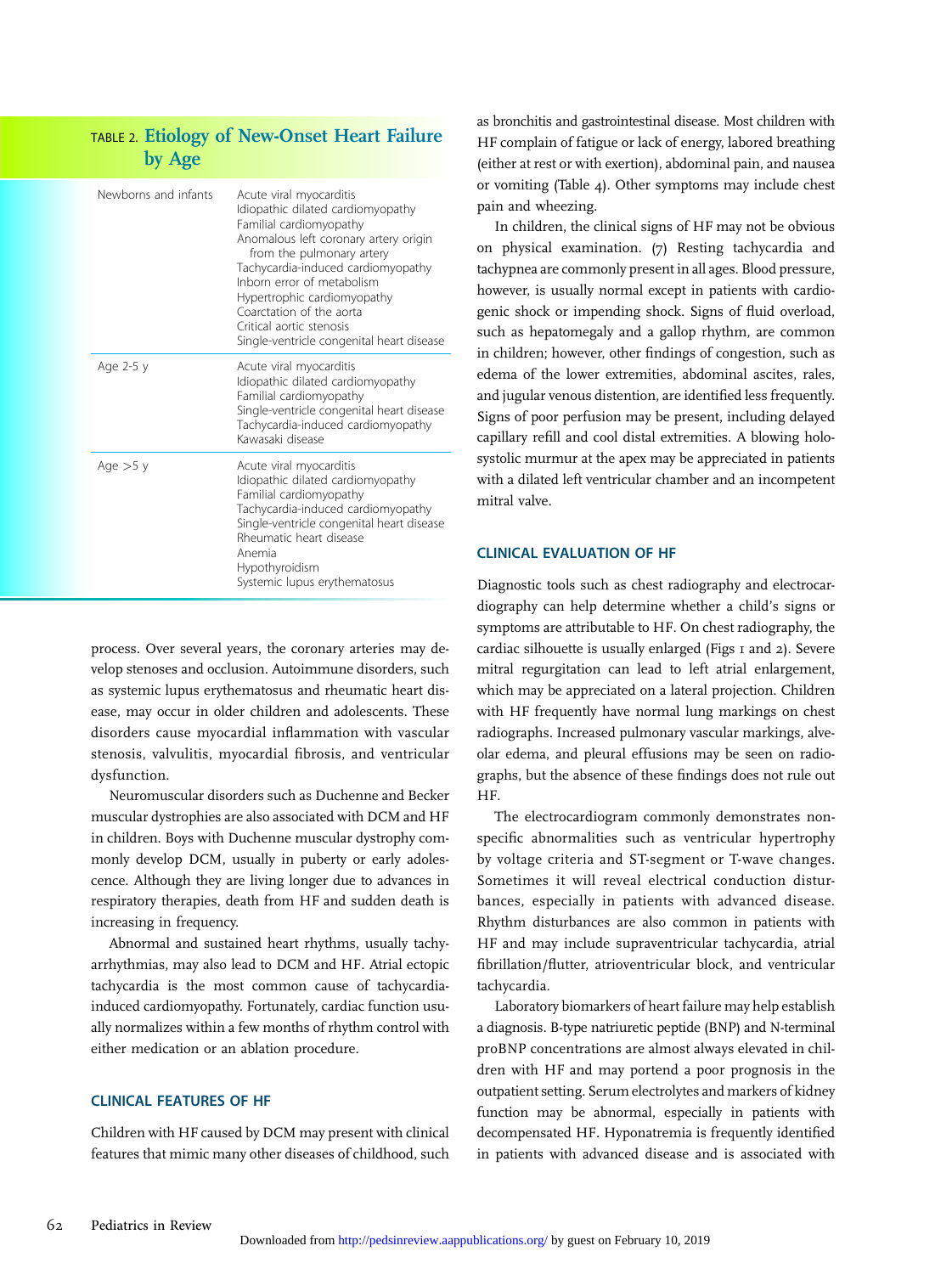| <b>FACTOR</b>                         | <b>EXAMPLES</b>                                                                                                                                                                        |
|---------------------------------------|----------------------------------------------------------------------------------------------------------------------------------------------------------------------------------------|
| Genetic mutations                     | Lamin A-C, myosin binding protein-C, tropinin I, taffazin (Barth syndrome), dystrophin, LAMP2<br>(Danon disease), mitochondrial disorders, limb-girdle dystrophy, titin, desmin        |
| Myocarditis                           | Enteroviruses, parvovirus, adenovirus, influenza, Epstein-Barr virus, human immunodeficiency virus,<br>cytomegalovirus, varicella, mumps, Giant cell disease, Lyme disease, mycoplasma |
| Ischemia                              | Anomalous origin of left coronary artery from pulmonary artery, Kawasaki disease with coronary<br>aneurysms                                                                            |
| Metabolic disorders                   | Disorders of fatty acid oxidation, glycogen storage disorders (eg, Pompe), carnitine deficiency                                                                                        |
| Structural heart disease              | Valvular disease, congenital heart disease                                                                                                                                             |
| Endocrine disorders                   | Hypothyroidism, parathyroid disease, pheochromocytoma                                                                                                                                  |
| Hematologic disorders                 | Iron deficiency, sickle cell anemia, hemochromacytosis, thalassemia                                                                                                                    |
| Autoimmune/collagen vascular diseases | Systemic lupus erythematosus, dermatomyositis, rheumatic heart disease                                                                                                                 |
| <b>Toxins</b>                         | Anthracycline, radiation, cyclophosphamide                                                                                                                                             |

## TABLE 3. Etiology of Dilated Cardiomyopathy in Childhood

worse outcomes in hospitalized patients. (8) Kidney function should be evaluated and monitored in children with HF because low cardiac output and venous congestion may lead to kidney injury and further progression of the disease and exacerbation of symptoms.

An echocardiogram should be performed in any child with suspected ventricular dysfunction or HF. It can reveal important information about ventricular chamber size and systolic/diastolic function. In children younger than 1 year with newly diagnosed DCM with HF, it is compulsory to determine the origins of the coronary arteries to rule out ALCAPA. In left ventricular noncompaction cardiomyopathy, the myocardium will appear heavily trabeculated, with fingerlike projections and recesses along the left ventricular apex and free wall. Left atrial enlargement is frequently seen on echocardiograms in the presence of severe mitral regurgitation. Bi-atrial enlargement should raise suspicion for restrictive cardiomyopathy.

## TREATMENT OF HF

Only 1 large randomized controlled trial has ever been conducted to assess the efficacy and safety of oral HF therapy in children. (9) Most of our understanding of the management of HF comes from studies performed in adults with HF resulting from ischemic heart disease. Until more therapies are studied in children, the pediatrician must rely on evidence from large trials in adults, familiarizing oneself with the societal guidelines and cautiously applying those recommendations to the pediatric HF population.

In 1995, the ACC and the AHA formed a task force to recommend practice guidelines for the evaluation and management of HF in adults. The guidelines were reassessed and expanded in 2013 with collaboration from the ISHLT, the American College of Chest Physicians, and the Heart Rhythm Society. (3) An updated version has been endorsed

| AGE                                | SIGNS OF HEART FAILURE                                                                                                                                                          | SYMPTOMS OF HEART FAILURE <sup>a</sup>                                                                                |
|------------------------------------|---------------------------------------------------------------------------------------------------------------------------------------------------------------------------------|-----------------------------------------------------------------------------------------------------------------------|
| Newborns, infants, and<br>toddlers | Tachycardia, tachypnea, diaphoresis, grunting, nasal flaring,<br>crackles, wheezing, gallop rhythm, displaced point of<br>maximal impulse, pallor, hepatomegaly, poor perfusion | Poor weight gain, decreased oral intake,<br>increased work of breathing, fussiness,<br>diaphoresis                    |
| Age $\geq$ 5 y                     | Tachycardia, tachypnea, peripheral edema, jugular venous<br>distention, wheezing, gallop, hepatomegaly                                                                          | Abdominal pain, nausea and vomiting, dyspnea<br>at rest or with exercise, orthopnea, fatique,<br>poor appetite, cough |

## TABLE 4. Clinical Features of Decompensated Pediatric Heart Failure

<sup>a</sup>As reported by a parent or guardian in the youngest patients.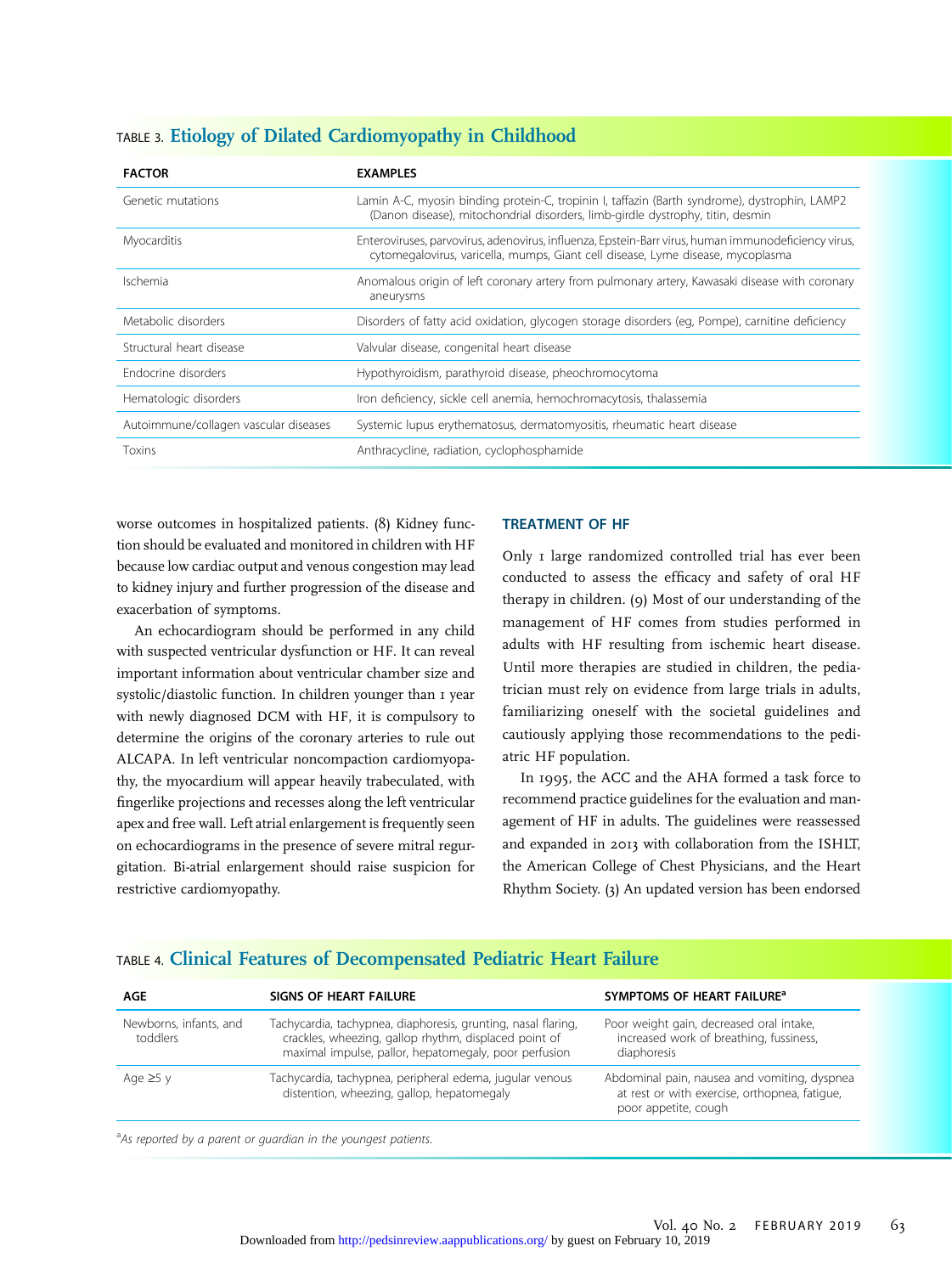

Figure 1. Anteroposterior chest radiograph of a child with dilated cardiomyopathy and new-onset heart failure. Marked cardiomegaly is present, but there is no evidence of pulmonary vascular congestion and only trace pleural effusion on the left.

by the Heart Failure Society of America. (10) The Canadian Cardiovascular Society (CCS) and the ISHLT have both published guidelines for the evaluation and management of HF in children, relying heavily on published data in adults to make recommendations.  $(11)(12)$  See Fig 3 for graduated medical therapies based on HF clinical stage.

#### Stage A

In stage A, no particular HF medications are recommended; however, regular clinical surveillance and monitoring are important for patients who are at high risk for HF. For example, patients with cancer who have received cardiotoxic chemotherapeutic agents (eg, anthracyclines) should be considered for annual screening with echocardiography. Similarly, patients with chronic kidney disease, especially those who require dialysis, are at risk for ventricular dysfunction and HF and may benefit from routine cardiac follow-up.

## Stage B

The ACC Foundation/AHA HF guidelines recommend the use of angiotensin-converting enzyme (ACE) inhibitors in asymptomatic adults with impaired systolic function to prevent the development of symptomatic HF. Inhibition of the ACE has been widely studied in adults with congestive HF. Landmark investigations have demonstrated improved



Figure 2. Lateral chest radiograph.

functional capacity, fewer hospitalizations, and decreased mortality in adult patients with HF. There is strong evidence for the benefits of ACE inhibition in both ischemic and nonischemic forms of heart disease and even in asymptomatic patients.  $(13)(14)(15)(16)(17)(18)(19)$ 

The Studies of Left Ventricular Dysfunction evaluated the impact of enalapril on mortality in asymptomatic adults with decreased left ventricular systolic function and in patients with symptomatic HF. (18)(19) Patients with asymptomatic left ventricular dysfunction were randomized to either enalapril or placebo and were followed for a mean of just over 3 years. No reduction in mortality was observed; however, when patients who died were combined with those who progressed to symptomatic HF, a risk reduction of 29% was identified in those treated with enalapril. In addition, patients treated with enalapril were less likely to require hospitalization for HF.

The evidence is less robust for children, however, and we understand little about the efficacy of ACE inhibition in children with myocardial dysfunction. Retrospective data have shown a survival benefit for children with DCM, but these findings have not been duplicated in subsequent studies. (20)(21) Enalapril may reduce left ventricular wall stress and improve function in children treated with chemotherapeutic agents.

The CCS give a strong recommendation for the use of ACE inhibitors in children with HF. It also recommends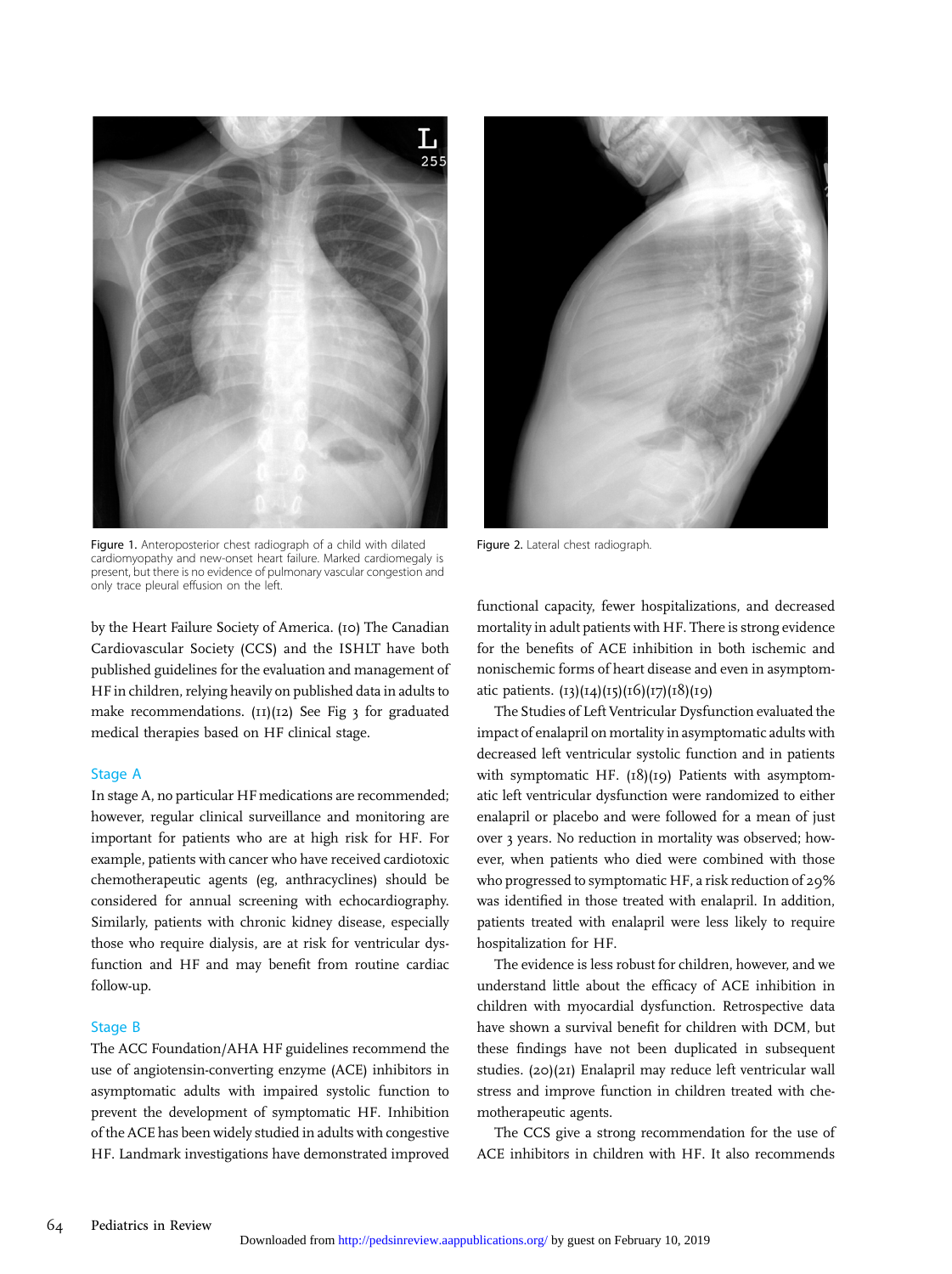

Figure 3. Medical therapy for heart failure (HF) by stage. Angiotensin-converting enzyme (ACE) inhibitors and  $\beta$ -blockers may by initiated in asymptomatic individuals with ventricular dysfunction at a low dose and uptitrated to the target dosage based on tolerance of the medication. (Modified with permission from Kantor PF, Lougheed J, Dancea A, et al; Children's Heart Failure Study Group. Presentation, diagnosis, and medical management of heart failure in children: Canadian Cardiovascular Society guidelines. Can J Cardiol. 2013;29(12):1535–1552.)

caution when initiating and uptitrating ACE inhibitors during the first 4 months after birth due to the risk of renal dysfunction. (11) Captopril is more often prescribed to newborns and infants, whereas longer-acting lisinopril and enalapril are prescribed to older children. See Table 5 for suggested target dosages.

 $\beta$ -Blockers are also recommended by the ACC Foundation/ AHA in asymptomatic patients with ventricular systolic dysfunction. (3) Several years ago,  $\beta$ -blocker therapy in patients with left ventricular dysfunction was viewed with skepticism. It has since become the established standard of care and is very frequently used in conjunction with an ACE inhibitor. Several decades ago, numerous small trials signaled potential hemodynamic and clinical benefits of  $\beta$ -blocker treatment. Subsequent large-scale studies have demonstrated the safety and efficacy of  $\beta$ -blocker use for treating symptoms and reducing morbidity and mortality. (22)(23)(24)(25)(26)(27) (28)(29)(30)(31) Accordingly,  $\beta$ -blockers are now a mainstay of HF therapy in adult patients.

Among the  $\beta$ -blockers, carvedilol is the most thoroughly investigated and prescribed. It attenuates the effects of high

| <b>B-BLOCKERS</b>                                  | <b>ACE INHIBITORS</b>                                    | DIURETIC/ALDOSTERONE ANTAGONISTS                                              |
|----------------------------------------------------|----------------------------------------------------------|-------------------------------------------------------------------------------|
| Carvedilol                                         | Captopril                                                | <b>Furosemide</b>                                                             |
| Infants and young children:<br>0.8-1 mg/kg per day | Infants: 1-4 mg/kg per day                               | Infants and young children: 1-2 mg/kg per dose<br>every 6-24 h                |
| Children $(<$ 50 kg): 25 mg/day                    | Children (>50 kg): 150 mg/day                            | Children (>50 kg): 20-80 mg/day                                               |
| Children (>50 kg): 50 mg/day                       |                                                          |                                                                               |
| Metoprolol                                         | Enalapril                                                | Spironolactone                                                                |
| Infants and young children:<br>2 mg/kg per day     | Infants and young children:<br>$0.4 - 0.5$ mg/kg per day | Infants and young children: 1-3.3 mg/kg per day<br>divided doses every 6-24 h |
| Children (<50 kg): 100 mg/day                      | Children $(<$ 50 kg): 10 mg/day                          | May increase to 5-6 mg/kg per day                                             |
| Children (>50 kg): 200 mg/day                      | Children $(>50 \text{ kg})$ : 20 mg/day                  | Maximum dose: 100 mg/day                                                      |
|                                                    |                                                          |                                                                               |

## TABLE 5. Heart Failure Medication Target Dosing

ACE=angiotensin-converting enzyme.

From the Texas Children's Hospital Cardiomyopathy and Heart Failure Service, Houston, TX.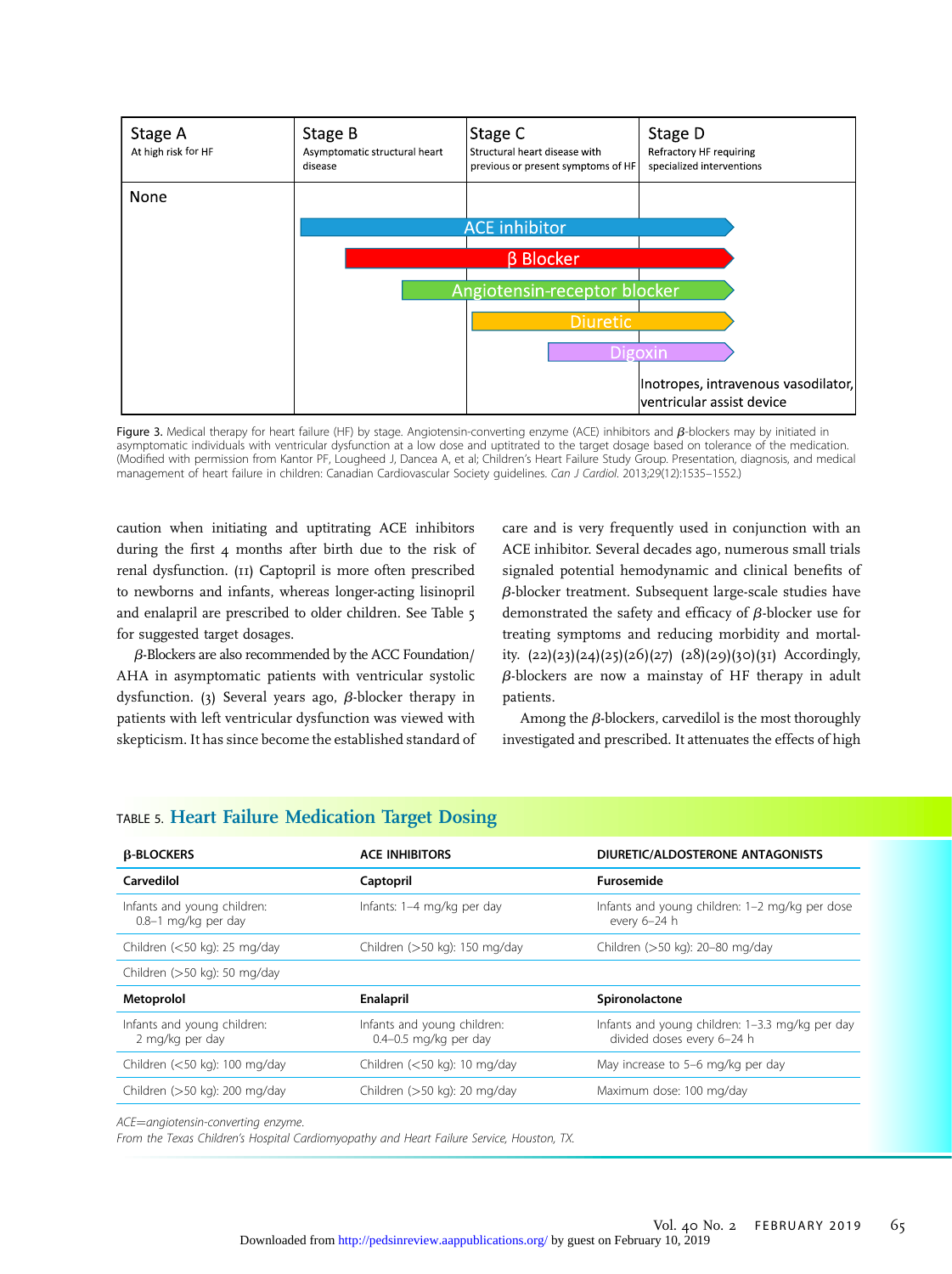circulating concentrations of norepinephrine and upregulates  $\beta$ -receptor density in HF, leading to improved chamber remodeling and function. In one study of asymptomatic patients with stage B HF and low ejection fraction, administration of carvedilol resulted in a 31% reduction in the risk of deleterious long-term outcomes. (32) The ISHLT guidelines state that "following adult heart failure guidelines, it is reasonable to consider  $\beta$ -blockers in asymptomatic children with systemic LV [left ventricular] systolic dysfunction." Therapy should start at a small dose and slowly uptitrate. The CCS recommends starting at a dose of 0.05 mg/kg every 12 hours and uptitrating to the target dose over several weeks.

## Stage C

Patients with stage C HF have "functional heart disease with prior or current symptoms of heart failure." (3) In this population, the goals of therapy are to provide symptomatic relief and limit progression of the disease. Both ACE inhibitors and  $\beta$ -blockers are recommended in children with stage C HF. Generally, if these medications are being introduced at this stage, they are added sequentially, and ACE inhibitors are started first.

The Cooperative North Scandinavian Enalapril Survival Study was a randomized study of adults with severe HF who received either enalapril or placebo. (17) Mortality was reduced by 31% at 1 year in patients who received enalapril compared with patients who received placebo.

 $\beta$ -Blockers reduce morbidity and mortality in patients with chronic HF. A study evaluating the efficacy of carvedilol in patients with chronic HF (26) found a beneficial effect of carvedilol on survival. The mortality risk in patients treated with carvedilol was significantly lower compared with placebo (3.2% carvedilol vs 7.8% placebo;  $P < .001$ ). In addition, there was a 27% reduction in the risk of cardiac hospitalization (14.1% vs 19.6%;  $P = .036$ ).

Only 1 multicenter, randomized study has been performed of the effects of  $\beta$ -blockers in children with HF. (9) Symptomatic children and adolescents were randomized to receive either carvedilol or placebo and were treated for 6 months. The investigators found no significant improvement in clinical outcomes in children who received carvedilol compared with placebo. This may be due to the fact that the study was underpowered or that 56% of patients who received placebo had significant clinical improvements.

Despite the paucity of controlled studies in children, the consensus opinion among HF specialists is that ACE inhibitors and  $\beta$ -blockers should be prescribed to eligible pediatric patients with HF. It is safe and advisable to prescribe these medications before discharge in hospitalized patients. The prescription rate in discharged children is quite low, however. Moffett and Price (1) found wide variation in the use of ACE inhibitors and  $\beta$ -blockers in children at hospital discharge, with most centers prescribing at rates less than 50%. Furthermore, only 40% to 60% of eligible patients were prescribed these medications at hospital discharge.

In patients who exhibit signs or symptoms of congestion due to fluid overload, diuretics can be administered for symptomatic relief. Loop diuretics, such as furosemide, are the preferred first-line agents for most children with HF. Diuretics can reduce body weight and edema in patients with HF with mild-to-moderate symptoms and may improve stroke volume and ventricular performance in certain patients. The effects of diuretics on mortality are not known; however, a Cochrane analysis of several small studies in adult patients with chronic HF showed that conventional diuretics may decrease the incidence of death and worsening HF. (33)

Aldosterone antagonists are relatively weak diuretics but have other features (antifibrotic) that benefit patients with HF. There is strong evidence in adults that aldosterone antagonists reduce mortality and alleviate HF symptoms. In the Randomized Aldactone Evaluation Study of adults with severe HF, randomization to receive spironolactone was associated with a 30% reduction in the risk of death and a decreased frequency of hospitalization for worsening HF. (34) In addition, HF symptoms significantly improved in patients treated with spironolactone. Spironolactone is the most common aldosterone antagonist used in children. It is reasonable to consider its use in children with ventricular dysfunction and mild-to-moderate symptoms. Spironolactone is generally prescribed after an ACE inhibitor and a  $\beta$ -blocker have been initiated and uptitrated to target dosing. Renal function and serum potassium should be monitored closely, especially if co-administered with an ACE inhibitor. Spironolactone should be avoided in patients with a creatinine clearance less than 30 mL/min/1.72  $m<sup>2</sup>$  $(0.50 \text{ mL/s/m}^2)$ .

Historically, digoxin was prescribed commonly in children with HF. This therapy seems sensible given the potential beneficial effects of digoxin, including increased inotropic response, attenuated neurohormonal response, and enhanced control of heart rate in adult patients with atrial fibrillation. Digoxin seems to ameliorate symptoms of advanced HF and improve quality of life, but there are no data showing improved survival. It may be prescribed in children with symptomatic HF attributable to ventricular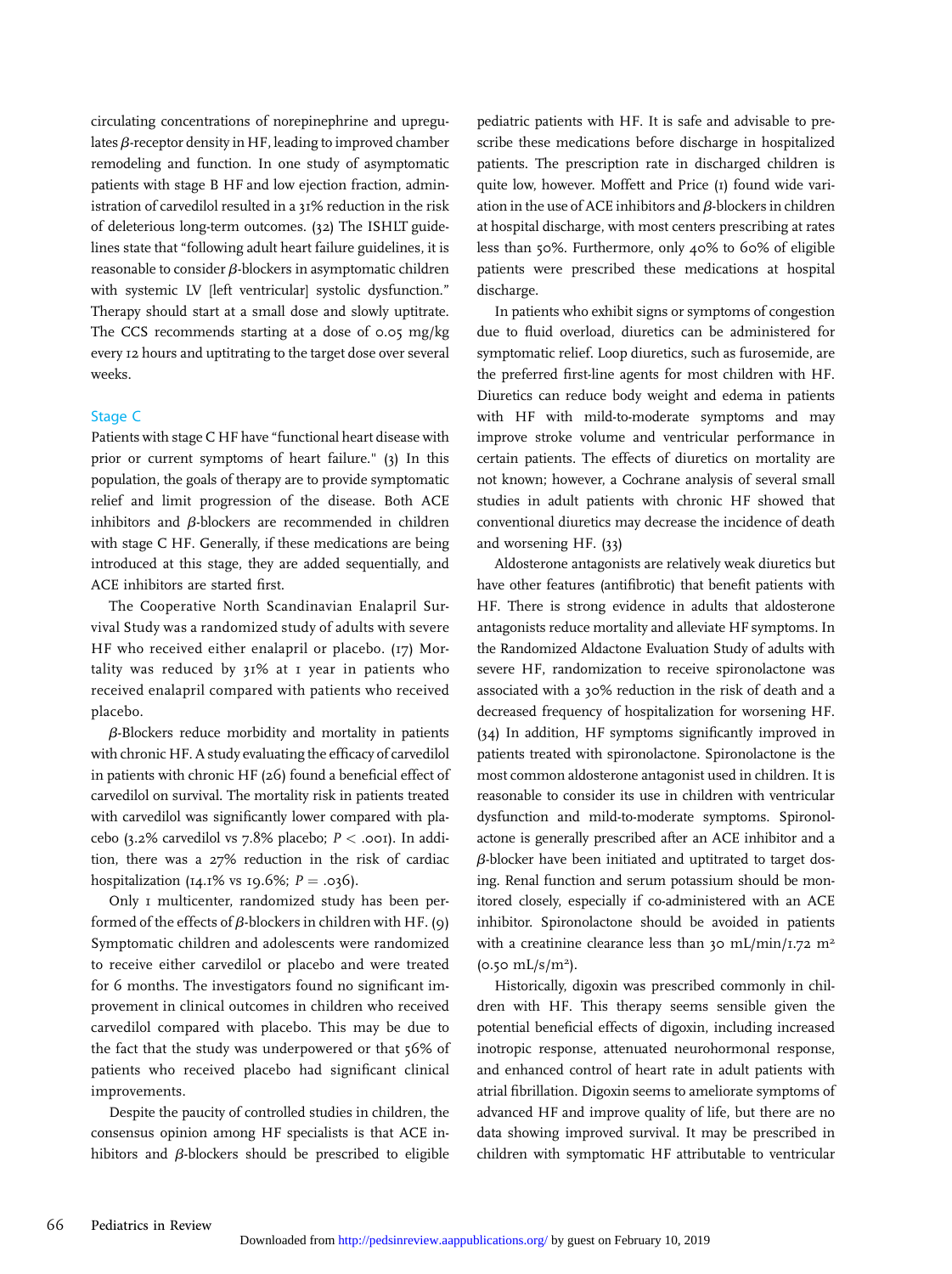dysfunction but at a low dose  $(5-10 \mu g/kg$  per day).  $(35)$ Serum digoxin concentrations should be measured in follow-up with a goal value of  $0.5$  to  $0.8$  ng/mL ( $0.64$ –1.02 nmol/L).

## Stage D

In stage D, patients have developed symptomatic HF that is refractory to optimized oral therapies, and they frequently require inpatient treatments. This stage may be characterized by frequent hospitalizations for fluid overload or low cardiac output and by development of comorbidities such as anemia, renal impairment, and hyponatremia. For some patients, their disease may progress to end-stage, at which point long-term survival requires cardiac transplant and/or mechanical circulatory support (MCS).

#### Diuretics, Fluid Restriction, and Nutrition

Intravenous loop diuretics should be considered first-line therapy for the initial treatment of decompensated HF. When patients present to the clinic or emergency department with symptomatic HF, diuretics should be administered without delay. Patients receiving chronic diuretic therapy may need higher doses than patients with newonset HF. In situations of diuretic "resistance," the addition of metolazone or chlorothiazide may be helpful. Some patients with perceived diuretic resistance may respond to loop diuretic administered as a continuous infusion rather than as scheduled bolus dosing. The treating physician should frequently monitor for electrolyte disturbances (hypokalemia, hypomagnesemia), renal injury, and lowered blood pressure during treatment with intravenous diuretics.

Some patients with chronic recurrent fluid overload (or even acute congestion) may benefit from restriction of fluid intake, especially in the setting of diminished diuretic responsiveness. The degree of fluid restriction should vary depending on the severity of fluid overload, refractoriness of diuretics, nutritional status of the patient, and electrolyte abnormalities such as hyponatremia. However, there are no data that show a clinical benefit of fluid restriction in children. One must also practice caution in infants because limited fluid intake may also lead to calorie restriction and limited growth.

The metabolic demands of the body are usually increased during HF exacerbation and may lead to muscle wasting. As well, high concentrations of neurohormones such as tumor necrosis factor  $\alpha$  can lead to cardiac cachexia. Malabsorption of nutrients in the gut due to bowel wall edema and decreased perfusion also plays a role. The most important therapy for malnutrition in HF is the administration of appropriate HF medications, such as ACE inhibitors and  $\beta$ -blockers. Dietary supplementation may be necessary for some patients, and a formal assessment by an experienced dietitian may be helpful. There are few data for appetite stimulants in adults with HF, and the cardiovascular societies have made no recommendation regarding their use.

## Inotropes

The ACC Foundation and the AHA have recommended against the routine use of inotropes in the treatment of decompensated HF in adults. However, inotropes still play an important role in the management of patients with symptomatic HF and evidence of poor perfusion or low blood pressure. In these patients, inotropic agents may be necessary to maintain circulatory function, relieve symptoms, and improve end-organ function.

Milrinone is a phosphodiesterase inhibitor that enhances inotropy and reduces afterload by increasing cyclic adenosine monophosphate. Milrinone also reduces pulmonary vascular tone and is less likely to cause tachycardia than other inotropic agents. Only a few studies have evaluated milrinone for the treatment of decompensated HF in adults and have shown only little, if any, clinical benefit. (36) In fact, milrinone may pose a greater risk of arrhythmias and death in adults with advanced HF. In the Outcomes of a Prospective Trial of Intravenous Milrinone for Exacerbations of Chronic Heart Failure study, adults with chronic HF were randomized to receive either an intravenous infusion of milrinone or placebo. There was no difference in length of stay between the patients taking milrinone and the placebo group, but arrhythmias and hypotension occurred at a greater frequency in patients randomized to receive milrinone.

#### Dobutamine

Dobutamine is an adrenergic agent frequently used to treat low cardiac output in adults with decompensated HF. The agent activates  $\beta$ -receptors in the heart and peripheral vasculature, increasing contractility of the myocardium and decreasing vascular tone. Although this physiologic effect might seem favorable, dobutamine infusions in patients with HF may cause more harm than good. (37) (38) The Flolan International Randomized Survival Trial showed that patients with symptomatic HF treated with dobutamine had a higher mortality rate than patients with HF who did not receive dobutamine. (38) Adverse effects of dobutamine include tachycardia, increased myocardial oxygen consumption, and increased incidence of atrial and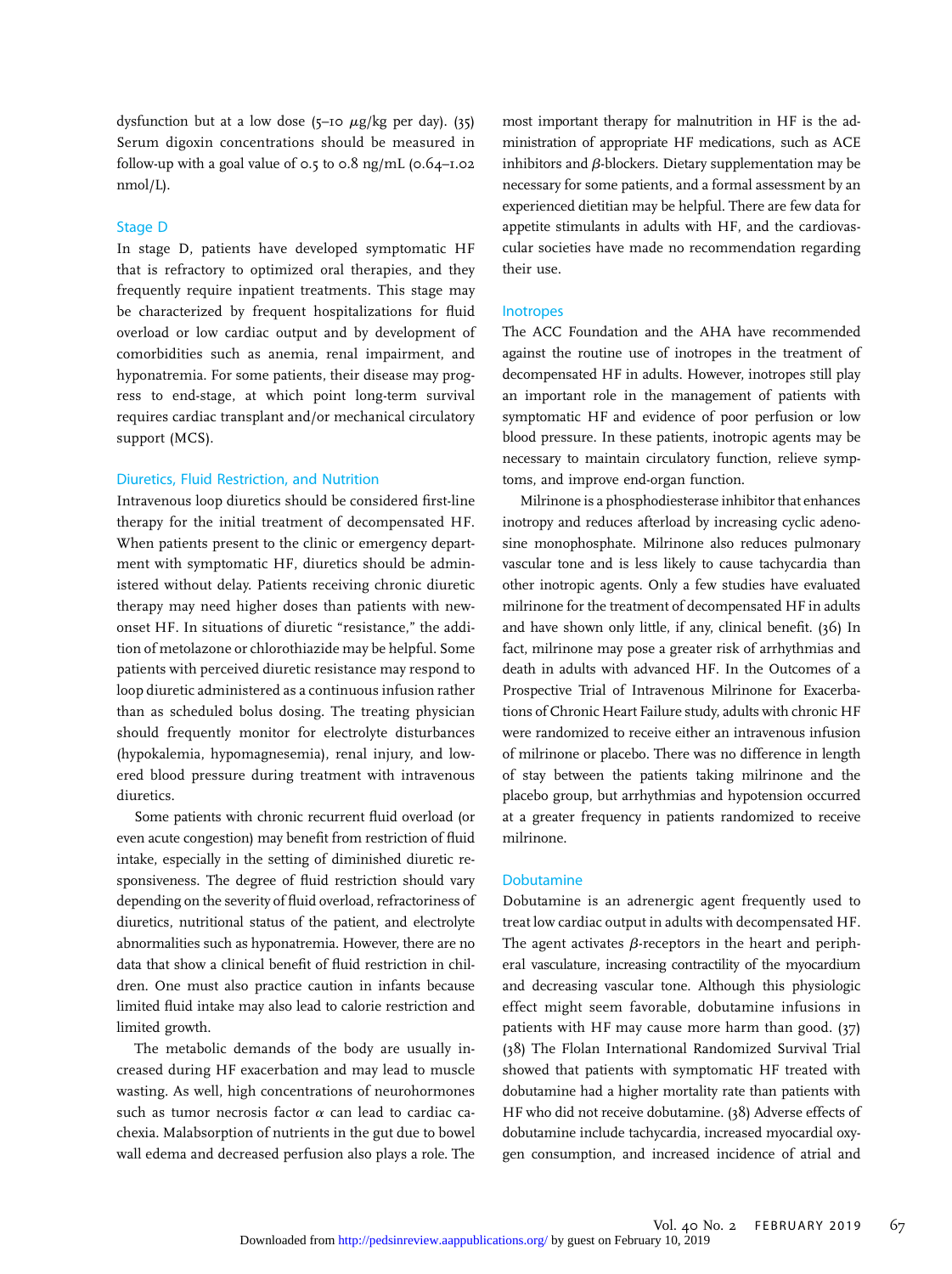ventricular arrhythmias. No controlled dobutamine studies have been performed in children with HF.

#### Dopamine

Dopamine is an adrenergic therapy that stimulates  $\alpha$ - and  $\beta$ -receptors and can be considered in situations of cardiogenic shock or low cardiac output. It also stimulates dopaminergic receptors on the renal vasculature. At doses of  $3 \mu$ g/kg per minute and higher, stimulation of  $\beta$ -1 receptors in the heart may enhance ventricular contractility and increase heart rate. At doses of  $\frac{1}{2}$  mg/kg per minute and higher, the  $\alpha$ -receptor activity increases peripheral vascular tone and negates any peripheral vasodilation caused by  $\beta$ -2 receptor stimulation. (39) Epinephrine may also be considered in this situation. Although it can stabilize blood pressure and heart rate, epinephrine may also result in ischemia, atrial and ventricular arrhythmias, and increased myocardial oxygen consumption.

Despite the most optimized medical therapy, some children develop worsening and advanced end-stage HF with low cardiac output syndrome; MCS may be the only treatment option remaining for patients being considered for cardiac transplant. It can be used as a bridge to cardiac transplant or as a bridge to recovery in patients with potentially reversable disease processes, such as myocarditis or acute graft rejection. Outcomes with MCS are most successful when application is early, that is, before the patient develops significant end-organ injury. Careful consideration must be given to cases on an individual basis before committing to long-term support because clinical experience with chronic MCS is still limited.

## Summary

- Substantial research has demonstrated that heart failure (HF) can be caused by a variety of disease processes that lead to a final common clinical syndrome consisting of ventricular dysfunction, elevated filling pressures, neurohormonal activation, and clinical symptoms. (2)
- Based on clinical research, common clinical features of HF in children include abdominal pain, decreased appetite, labored breathing, wheezing, diaphoresis, poor weight gain, hepatomegaly, and gallop rhythm. (6)
- Clinical studies have shown that diagnostic testing in HF may reveal cardiomegaly on chest radiography, abnormal cardiac rhythm on electrocardiography, decreased ventricular function and ventricular chamber enlargement on echocardiography, and elevated B-type natriuretic peptide concentration. (5)(7)(10)(11)
- Strong evidence supports the use of an angiotensin-converting enzyme (ACE) inhibitor with or without a  $\beta$ -blocker for the initial treatment of asymptomatic ventricular systolic dysfunction. (13) (14)(15)(16)(17)(18)(19)(20)(21)
- Consensus opinion and limited evidence support the use of a loop diuretic in patients with symptomatic HF. (5)(34)
- Clinical evidence suggests that patients with advanced HF should be considered for an aldosterone antagonist co-administered with an ACE inhibitor and a  $\beta$ -blocker. (35)
- If disease progresses to refractory symptoms, inotropic support may improve cardiac output and end-organ perfusion. Mechanical circulatory support may be indicated if a patient is considered a good candidate for cardiac transplant.

References for this article are at [http://pedsinreview.aappubli](http://pedsinreview.aappublications.org/content/40/2/60)[cations.org/content/40/2/60.](http://pedsinreview.aappublications.org/content/40/2/60)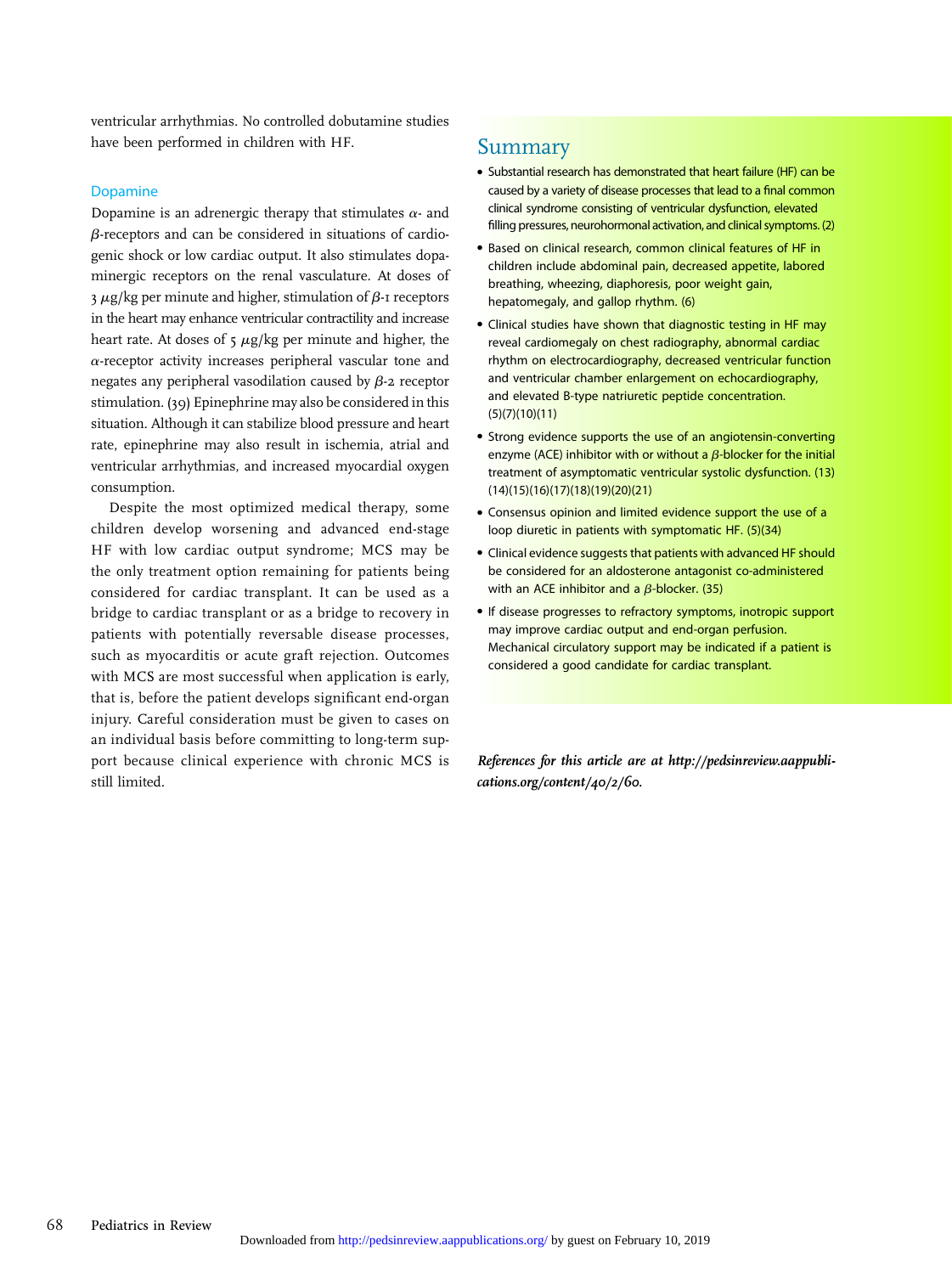# PIR Quiz

There are two ways to access the journal CME quizzes:

1. Individual CME quizzes are available via the blue CME link under the article title in the Table of Contents of any issue.

2. To access all CME articles, click "Journal CME" from Gateway's orange main menu or go directly to: [http://www.aappublications.](http://www.aappublications.org/content/journal-cme)

[org/content/journal-cme.](http://www.aappublications.org/content/journal-cme)

3. To learn how to claim MOC points, go to: [http://www.aappublications.org/content/moc-credit.](http://www.aappublications.org/content/moc-credit)

- 1. A 2-year-old boy with recurrent respiratory issues and gastrointestinal concerns is brought to the clinic for evaluation. The parents report that he is napping more frequently than a few months ago. He is less interested in his food and seems tired during the day. On cardiac examination, S1 is normal. S2 is single. There are third and fourth gallop heart sounds in diastole. The patient is referred to cardiology. Which of the following is the best initial test for the cardiologist to perform in the evaluation of this patient?
	- A. Echocardiogram.
	- B. Feeding evaluation.
	- C. Holter monitor for 1 week.
	- D. Sleep study.
	- E. Trial of  $\beta$ -blocker medication.
- 2. A 3-year-old girl is brought to the clinic for evaluation of progressive fatigue and recurrent respiratory concerns. She was previously seen in the emergency department and was treated for wheezing with good response. She is otherwise healthy. Her physical examination today is significant for hepatomegaly. An echocardiogram shows bi-atrial enlargement. Which of the following is the most likely diagnosis in this patient?
	- A. Aortic stenosis.
	- B. Hepatitis.
	- C. Idiopathic atrial flutter.
	- D. Restrictive cardiomyopathy.
	- E. Sequelae of Kawasaki disease.
- 3. A 10-year-old boy is being followed in the cardiology clinic for history of heart failure associated with mitral valve regurgitation. He remains asymptomatic and has demonstrated appropriate growth and development for his age. The cardiologist following him shares that the boy has impaired systolic function. Which of the following is the most appropriate next step in the management in this patient?
	- A. Addition of an angiotensin-converting enzyme (ACE) inhibitor.
	- B. Emergency mitral valve surgery.
	- C. Nutrition evaluation and review of sodium intake.
	- D. Trial of digoxin.
	- E. Trial of oral milrinone.
- 4. A 9-year-old girl with a history of cardiomyopathy is followed in the cardiology clinic. She has hepatomegaly on examination and fatigue with exercise. She is taking enalapril for treatment of congestive heart failure. Which of the following is the most appropriate medication to be added to her treatment regimen??
	- A. Alprazolam.
	- B. Carvedilol.
	- C. Dobutamine.
	- D. Milrinone.
	- E. Trazodone.

REQUIREMENTS: Learners

can take Pediatrics in Review quizzes and claim credit online only at: [http://](http://pedsinreview.org) [pedsinreview.org](http://pedsinreview.org).

To successfully complete 2019 Pediatrics in Review articles for AMA PRA Category 1 Credit<sup>TM</sup>, learners must demonstrate aminimum performance level of 60% or higher on this assessment. If you score less than 60% on the assessment, you will be given additional opportunities to answer questions until an overall 60% or greater score is achieved.

This journal-based CME activity is available through Dec. 31, 2021, however, credit will be recorded in the year in which the learner completes the quiz.



2019 Pediatrics in Review now is approved for a total of 30 Maintenance of Certification (MOC) Part 2 credits by the American Board of Pediatrics through the AAP MOC Portfolio Program. Complete the first 10 issues or a total of 30 quizzes of journal CME credits, achieve a 60% passing score on each, and start claiming MOC credits as early as October 2019. To learn how to claim MOC points, go to: [http://www.aappublications.](http://www.aappublications.org/content/moc-credit) [org/content/moc-credit](http://www.aappublications.org/content/moc-credit).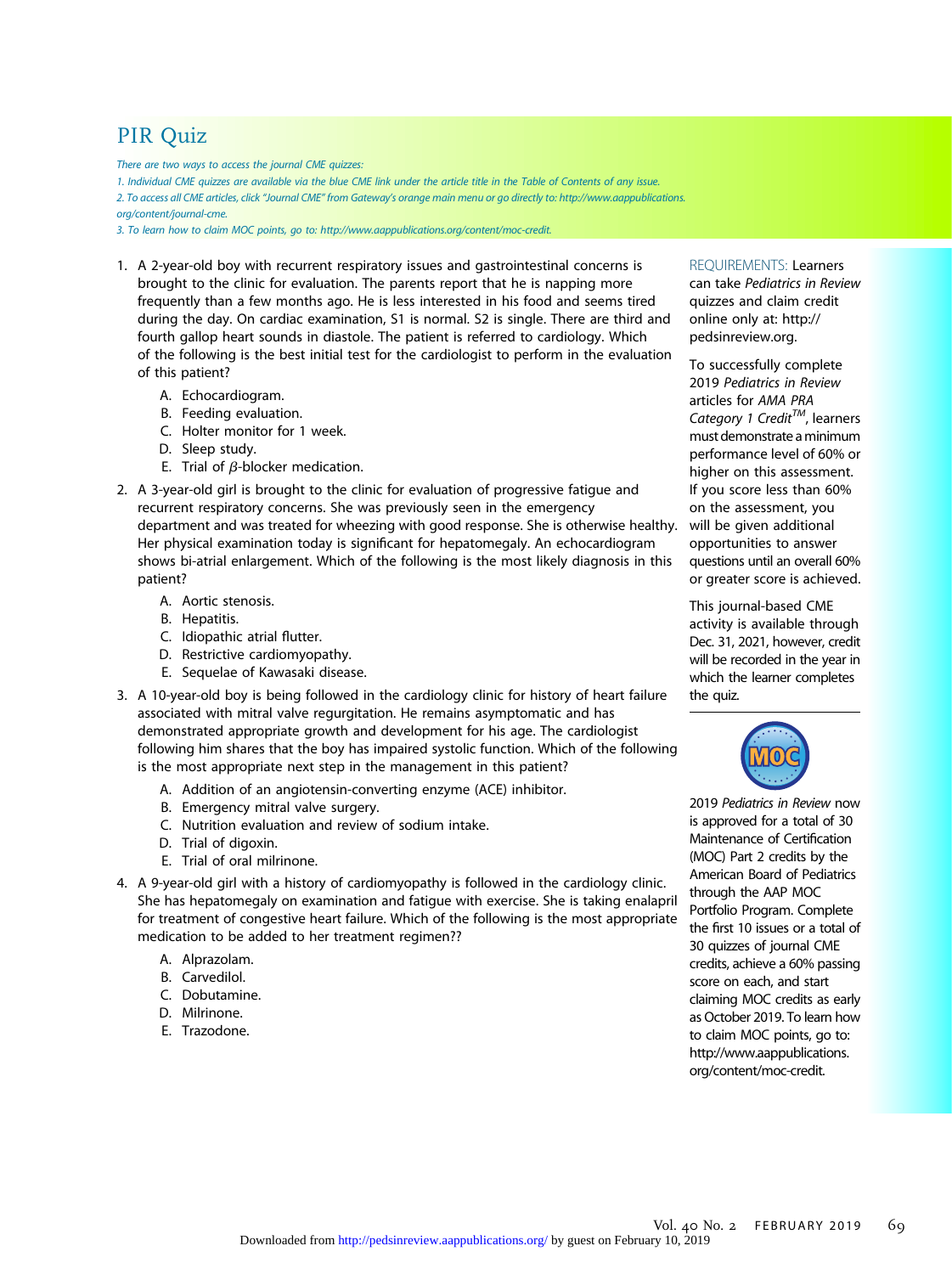- 5. A 10-year-old boy with a history of complex congenital heart disease and congestive heart failure is brought to the cardiology clinic for follow-up. He is taking enalapril and propranolol. He is fatigued during the day, and his parents are concerned that he is not able to participate in school activities owing to his fatigue. Which of the following is the most appropriate medication to be added to the treatment regimen of this patient?
	- A. Dobutamine.
	- B. Dopamine.
	- C. High-dose enalapril.
	- D. Milrinone.
	- E. Spironolactone.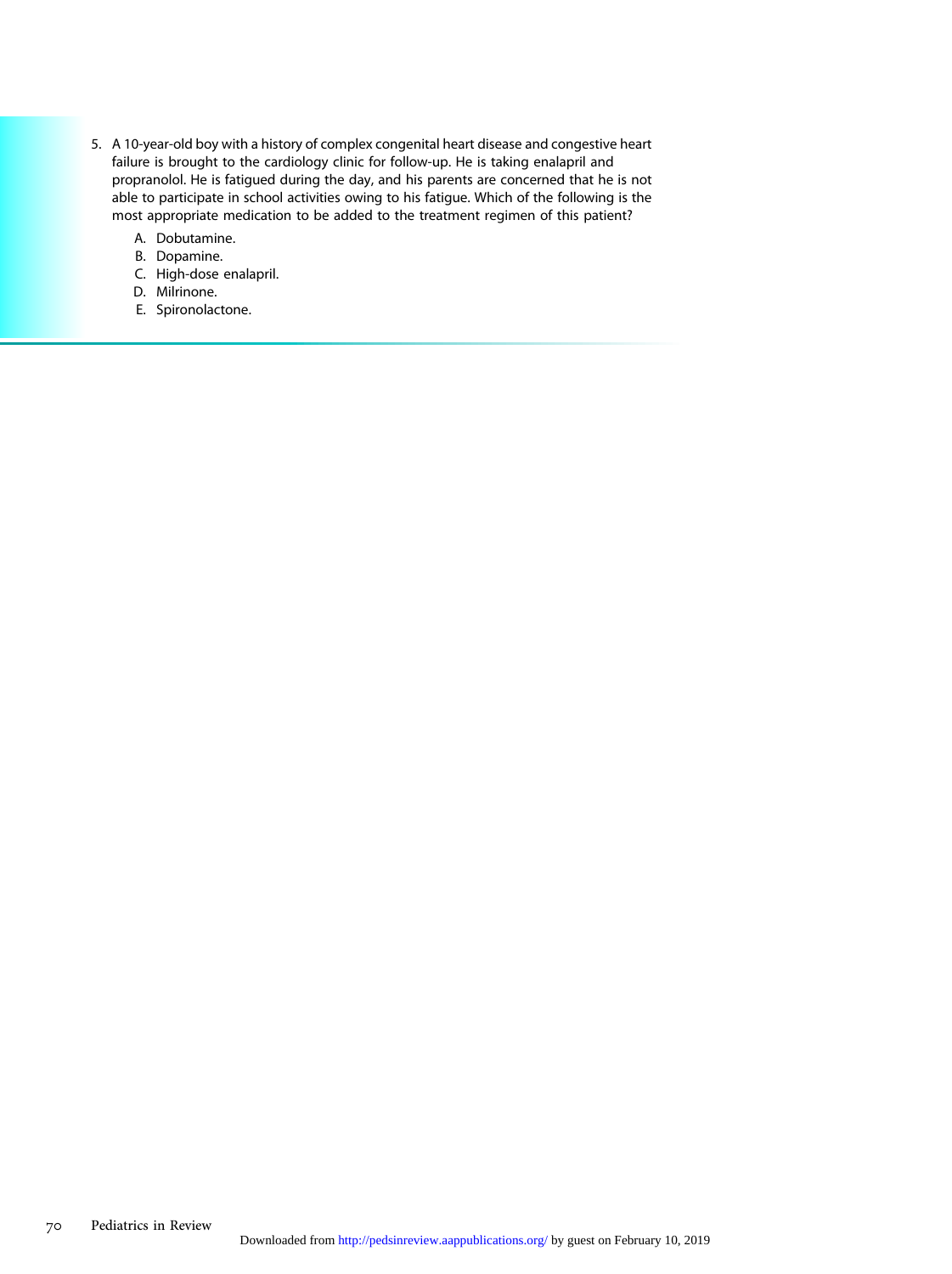## DOI: 10.1542/pir.2016-0168 *Pediatrics in Review* 2019;40;60 Jack F. Price **Congestive Heart Failure in Children**

| <b>Updated Information &amp;</b><br><b>Services</b> | including high resolution figures, can be found at:<br>http://pedsinreview.aappublications.org/content/40/2/60                                                                                                                                                                                                               |
|-----------------------------------------------------|------------------------------------------------------------------------------------------------------------------------------------------------------------------------------------------------------------------------------------------------------------------------------------------------------------------------------|
| <b>References</b>                                   | This article cites 37 articles, 13 of which you can access for free at:<br>http://pedsinreview.aappublications.org/content/40/2/60.full#ref-list-                                                                                                                                                                            |
| <b>Subspecialty Collections</b>                     | This article, along with others on similar topics, appears in the<br>following collection(s):<br><b>Medical Education</b><br>http://classic.pedsinreview.aappublications.org/cgi/collection/medica<br>1_education_sub<br><b>Journal CME</b><br>http://classic.pedsinreview.aappublications.org/cgi/collection/journal<br>cme |
| <b>Permissions &amp; Licensing</b>                  | Information about reproducing this article in parts (figures, tables) or<br>in its entirety can be found online at:<br>https://shop.aap.org/licensing-permissions/                                                                                                                                                           |
| <b>Reprints</b>                                     | Information about ordering reprints can be found online:<br>http://classic.pedsinreview.aappublications.org/content/reprints                                                                                                                                                                                                 |